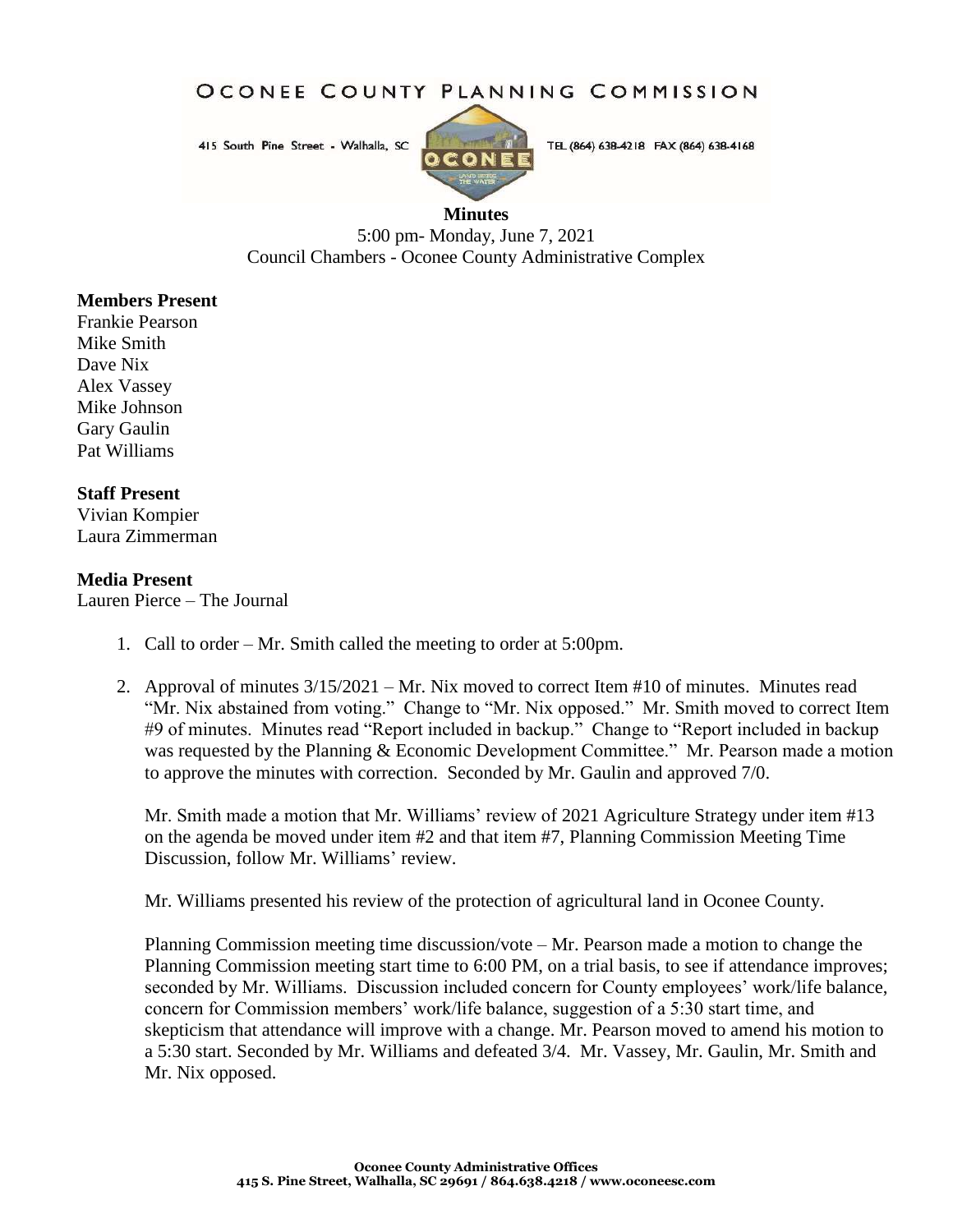- 3. Public comment for non-agenda items Mr. Perry Smith from  $4<sup>th</sup>$  District spoke on various subjects.
- 4. Commission member comments Mr. Pearson gave an update on search for a Planning Director. Mr. Pearson also questioned the removal of the invocation and the pledge from the agenda. Mr. Smith thanked Planning Department staff for hard work. Mr. Smith reported that he recently presented Collision Report to the Law Enforcement, Public Safety, Health & Welfare and the Planning & Economic Development Committees and he made a comment on housing to the County Council regarding the pay discrepancy for the County versus statewide of about \$10,000.
- 5. County addresses assigned GIS data Commission reviewed GIS data that showed two major areas of residential growth in the County since 2016—around the lake and student housing.
- 6. Planning Commission member voting Mr. Smith reported that County Attorney identified two specific conditions when a PC member should not vote on a particular issue:
	- a. When a member has a business interest in an issue being discussed
	- b. When a member is not knowledgeable about an issue being discussed
- 7. Planning Commission meeting time discussion/vote see item #2 of minutes
- 8. July/August meeting discussion/vote Mr. Smith made a motion that the July  $8<sup>th</sup>$  and August  $2<sup>nd</sup>$ Planning Commission meetings be cancelled to coincide with the County Council meeting schedule of one meeting per month during July and August; seconded by Mr. Gaulin. Discussion included opinion that Planning Commission meets independently from County Council, meeting schedule was voted on in January 2021, and resolve to tackle aggressive agenda that was set for the year. Motion was defeated 2/5, Mr. Vassey, Mr. Johnson, Mr. Pearson, Mr. Williams, and Mr. Nix opposed.
- 9. Coordination with Agricultural Advisory Board and other comments Mr. Smith expressed concern that the Planning Commission is not coordinating activities and interacting effectively with other related committees. Mr. Smith asked for permission to attend Agricultural Advisory Board meeting to explore possibility of working closely with the Board to review and accomplish strategies in the Comprehensive Plan. Mr. Smith and Mr. Williams will attend next Agricultural Advisory Board Meeting.
- 10. Sewer meeting and tour comments Mr. Gaulin reported on the tour of the Oconee Joint Regional Sewer Authority plant he and Mr. Smith attended.
- 11. Exit 4/Fair Play, I-85 Overlay and collision map Mr. Terry Jackson from Fair Play gave an update on the ongoing development at the Exit 4 I-85 interchange and the traffic issues that are being created and amplified. Planning Commission will continue to monitor progress of development.
- 12. Planning Commission open items A map showing the traffic collisions on I-85 in Oconee County was shared. Impact fees and junkyard ordinance are still open items for Planning Commission action. Planning Commission will continue to study and discuss.
- 13. 2021 Strategies review Status of the 5 strategies to address first that were selected from the Comprehensive Plan was discussed. Items #1 Housing (3.1.1.1, 3.1.1.4/3.1.2), #2 Entertainment and Recreation (5.3.1.1, 5.3.1.3, 7.3.1.4, 2.1.2.3), and #4 Downtown Retail (4.3.1.1, 5.3.2.3) are